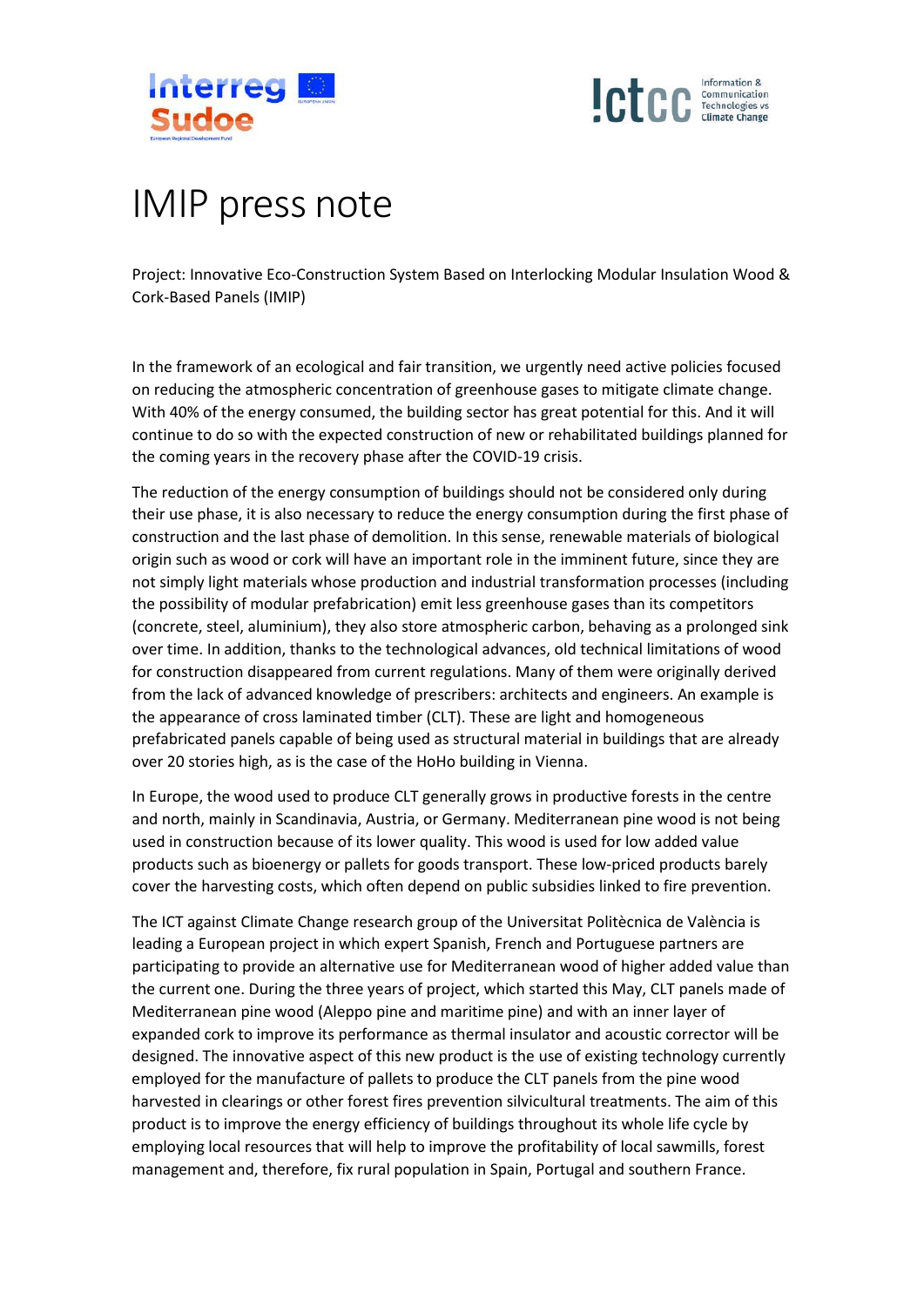



A multidisciplinary team led by forest engineers and architects participates in the project. The project will design the prototypes of the panels that will be modular to facilitate their assembly and disassembly and that through pilot actions will be employed in the construction and rehabilitation of four real public buildings. The project also involves informatics who will develop a plug-in for BIM (Building Information Modelling) that incorporates the life cycle benefits of the materials used such as carbon stock. This tool will be used mainly by professionals in the construction sector and researchers to assess the carbon footprint of buildings.

According to the planned schedule, the results of the project will be presented during 2022, including the pilot buildings. Among the results, a roadmap to improve energy efficiency in public buildings in southwestern Europe by using locally sourced forest resources is expected.

Project partners are:

- Universitat Politècnica de València, Institute of Information and Communication Technologies
- Instituto Nacional de Investigación y Tecnología Agraria y Alimentaria, Centro de Investigación FORestal Departamento de Productos Forestales
- Institut Technologique Forêt Cellulose Bois-construction Ameublement
- Asociación Clúster de la Construcción Sostenible de Andalucía
- Asociación de Investigación Técnica de las Industrias de la Madera
- Agencia Andaluza de la Energía
- Instituto Valenciano de la Edificación Fundación de la Comunitat Valenciana
- Universidad de Lisboa, Instituto Superior de Agronomía
- Pôle de Compétitivité XYLOFUTUR

The project has a total budget of  $£1,326,163.51$ , of which 75% are financed by the Interreg SUDOE program.

For more information about the project you can contact Pau Brunet [\(brunet@upv.es\)](mailto:brunet@upv.es).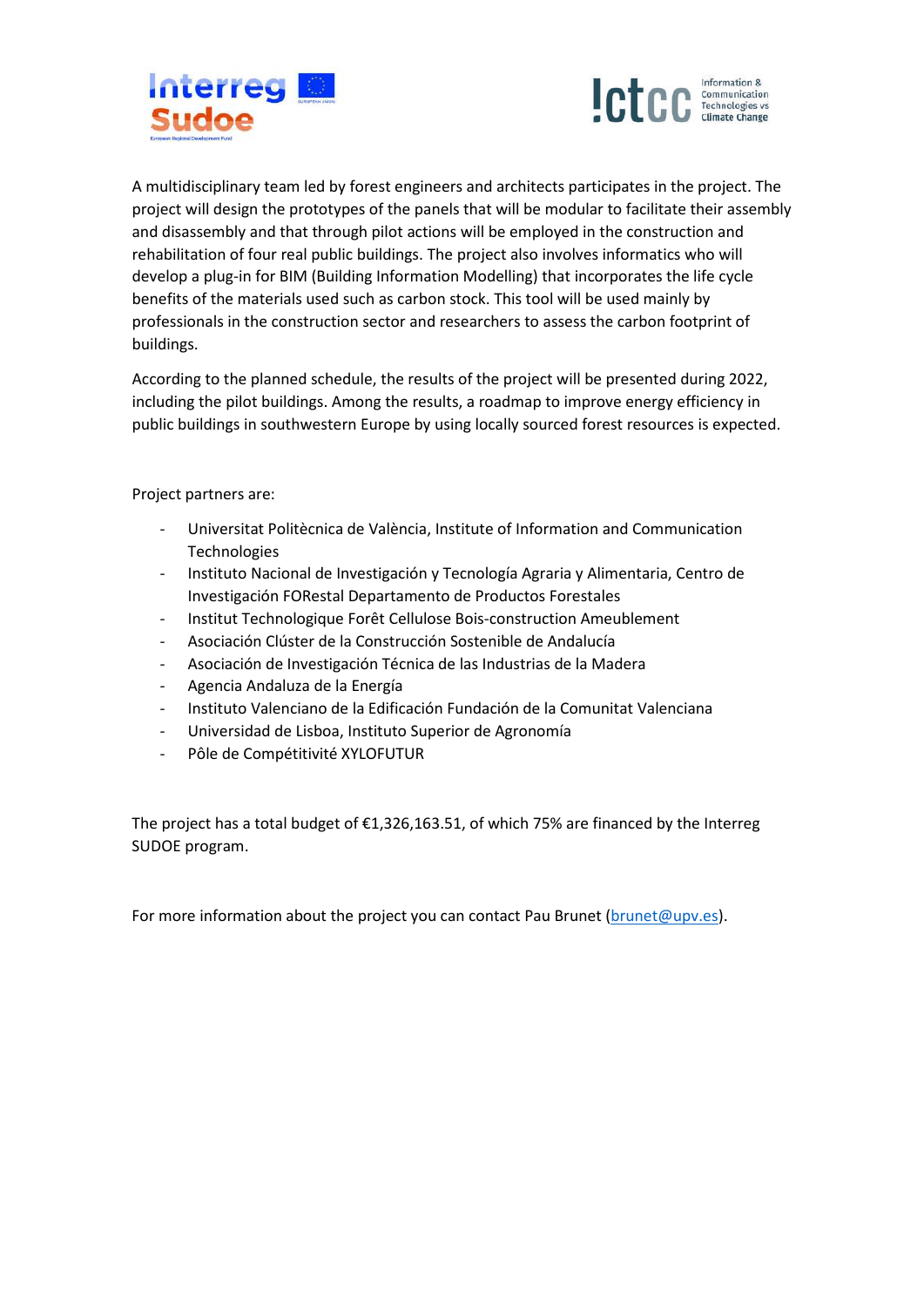





*Image 1: Wood currently used for the manufacture of pallets.*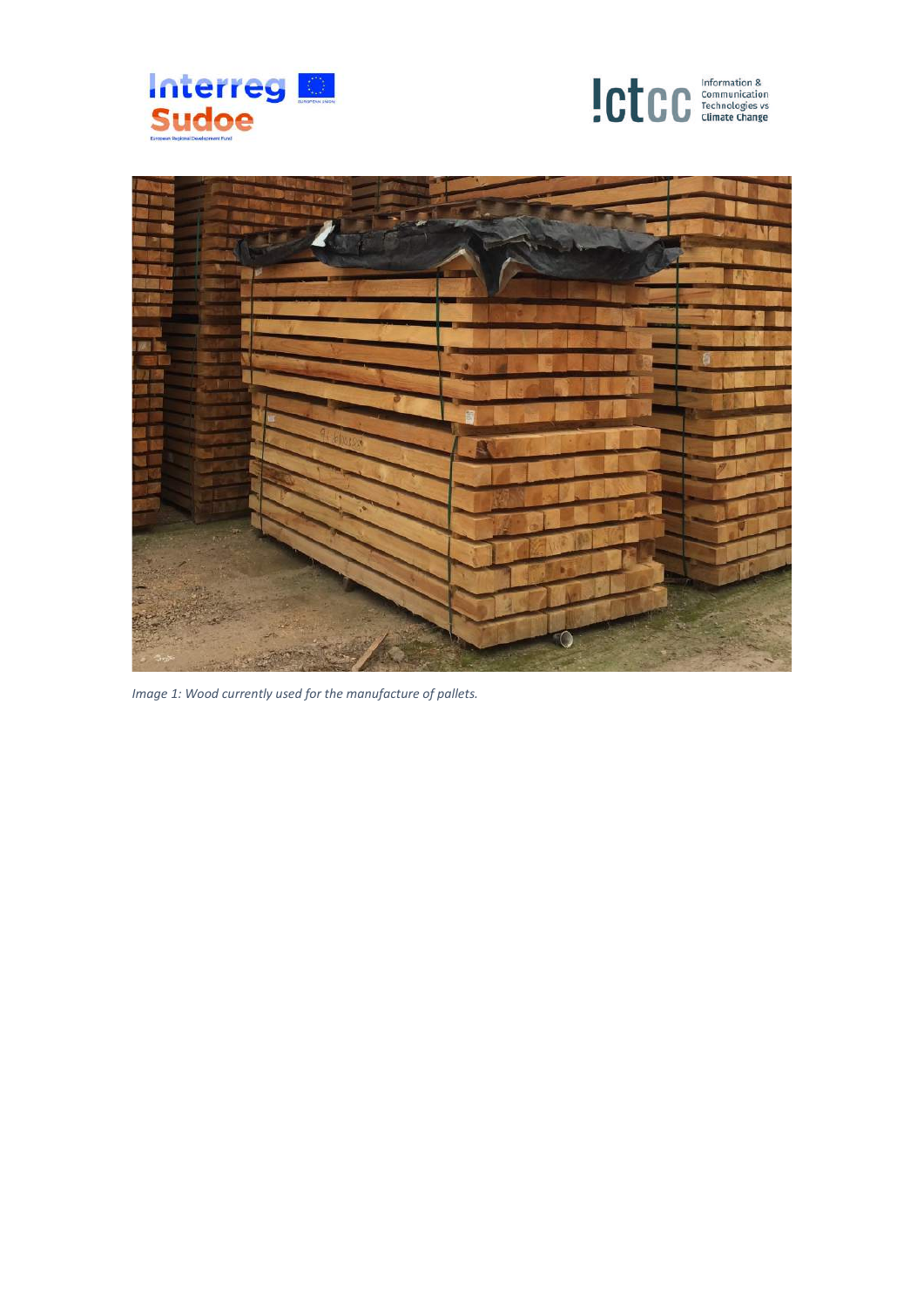





*Image 2: Pallets, one of the products currently manufactured in Mediterranean sawmills.*